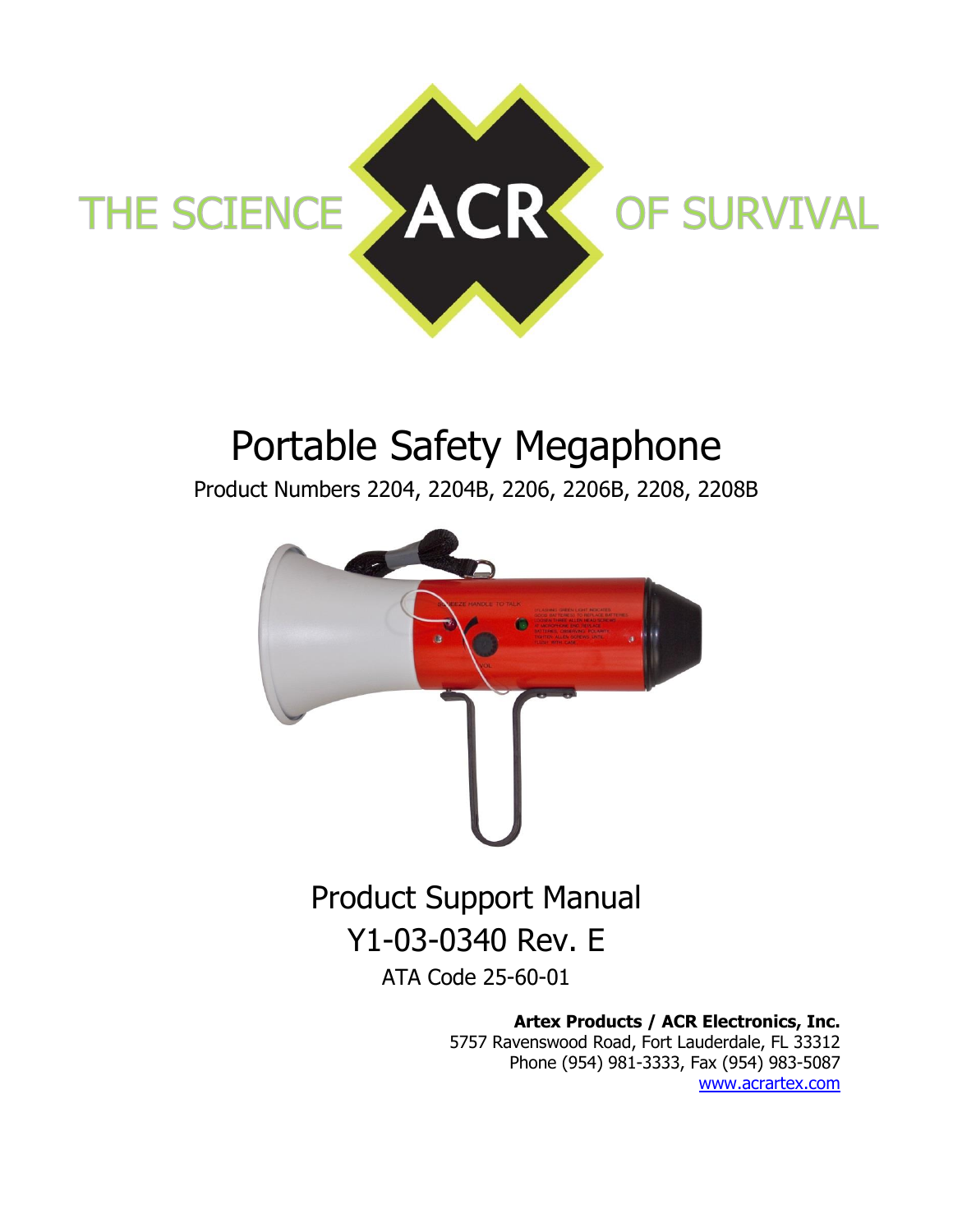Product Support Manual Portable Safety Megaphone

#### PROPRIETARY INFORMATION

This document contains proprietary information and such information may not be disclosed to others for any purpose, nor used for manufacturing purposes without written permission from ACR Electronics, Inc.

Information in this manual is subject to change without notice. ACR Electronics, Inc. makes no warranty, expressed or implied, with regard to this manual, including but not limited to any implied warranties of merchantability, fitness for a particular purpose, and non-infringement. In addition, ACR Electronics, Inc. makes no warranty with regard to the documentation or data contained herein. ACR Electronics, Inc. is not liable in the event of incidentals, special, consequential, or any other damages in connection with or arising from furnishing, performance, or use of this manual.

Reproduction of this publication or any portion thereof by any means is prohibited. For further information contact Sales, ACR Electronics, Inc., 5757 Ravenswood Rd, Fort Lauderdale, FL 33312. Telephone (954) 981-3333.

The technical data in this document (or file) is controlled for export under the Export Administration Regulations (EAR), 15 CFR Parts 730-774, ECCN: EAR99. Violations of these laws may be subject to fines and penalties under the Export Administration Act.



If you have any trouble with your new megaphone, DO NOT return it to the store. Call ACR Electronics, Inc. at 1 (800) 432-0227. We will help you resolve any problems you may be experiencing. Many questions can be answered over the phone.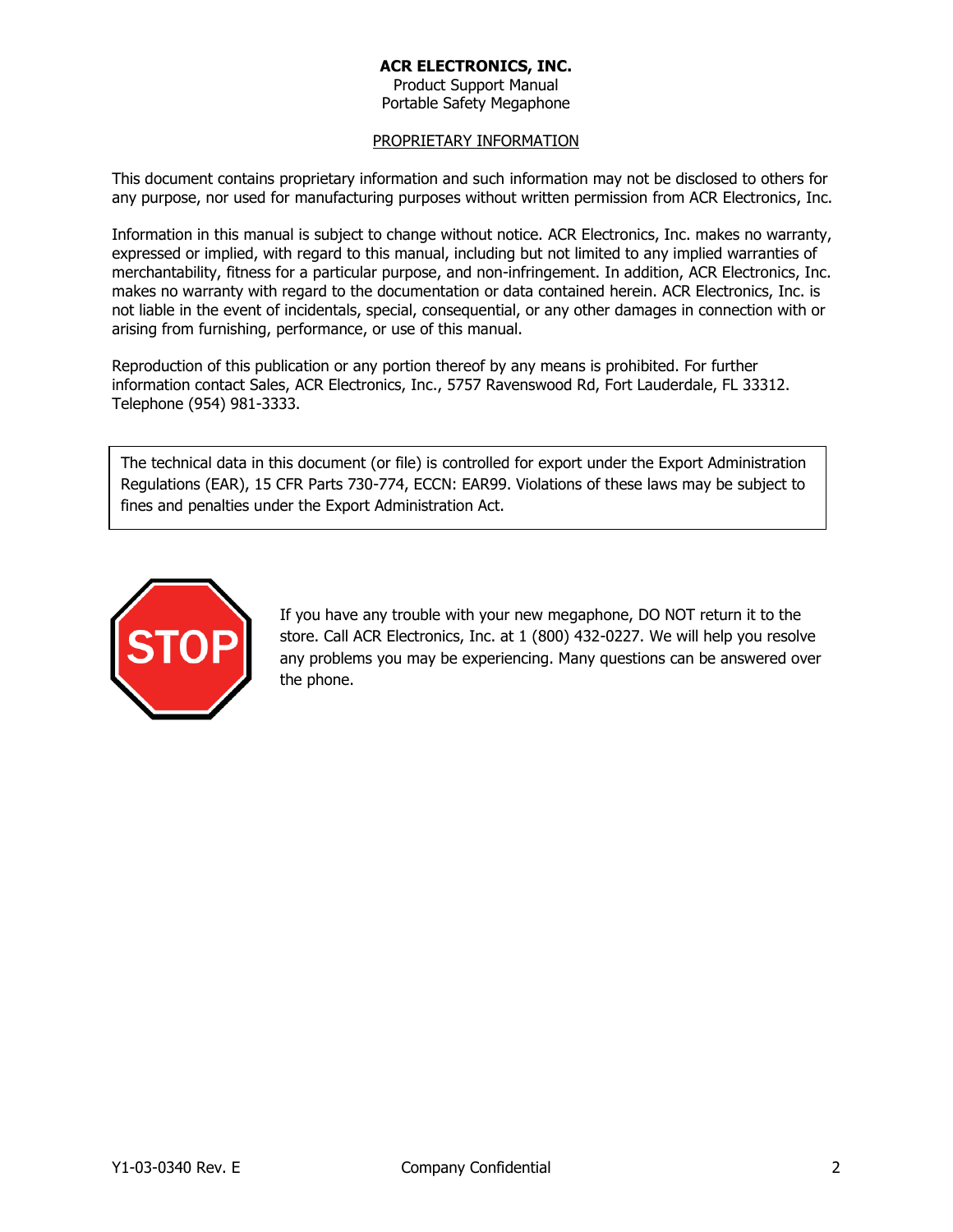**ACR ELECTRONICS, INC.**<br>Product Support Manual<br>Portable Safety Megaphone

# **Table of Contents**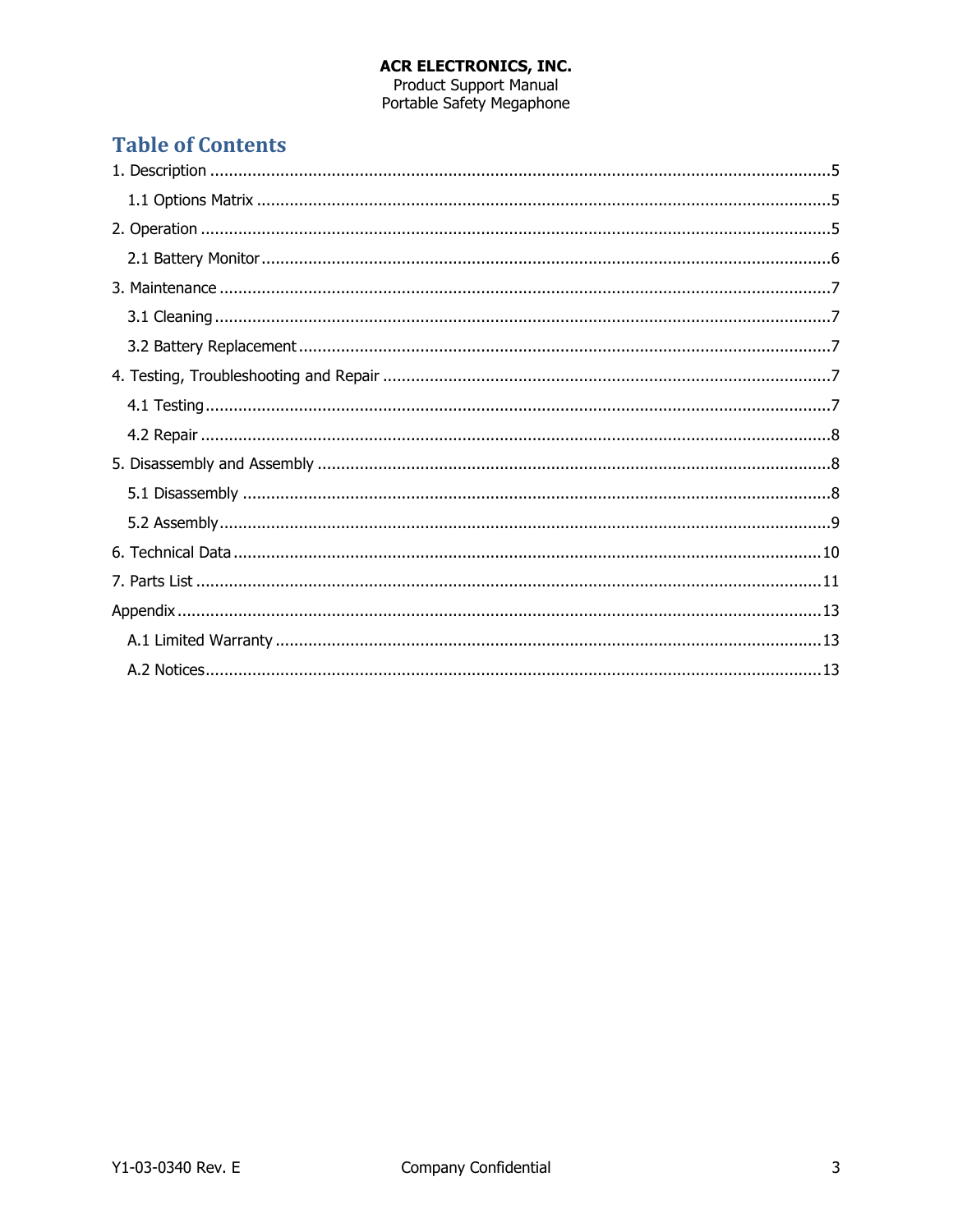Product Support Manual Portable Safety Megaphone

# **Record of Revisions**

| <b>REVISION</b> | <b>CHANGE</b>            | <b>DATE</b> |
|-----------------|--------------------------|-------------|
| A               | Release per W/I 05-EN-01 | 12/13/17    |
| B               | ECO #16834               | 1/22/18     |
| $\mathsf C$     | ECO #16896               | 4/11/18     |
| D               | ECO #17022               | 2/13/19     |
| $\mathsf E$     | ECO #17057               | 5/29/19     |
|                 |                          |             |
|                 |                          |             |
|                 |                          |             |
|                 |                          |             |
|                 |                          |             |
|                 |                          |             |
|                 |                          |             |
|                 |                          |             |
|                 |                          |             |
|                 |                          |             |
|                 |                          |             |
|                 |                          |             |
|                 |                          |             |
|                 |                          |             |
|                 |                          |             |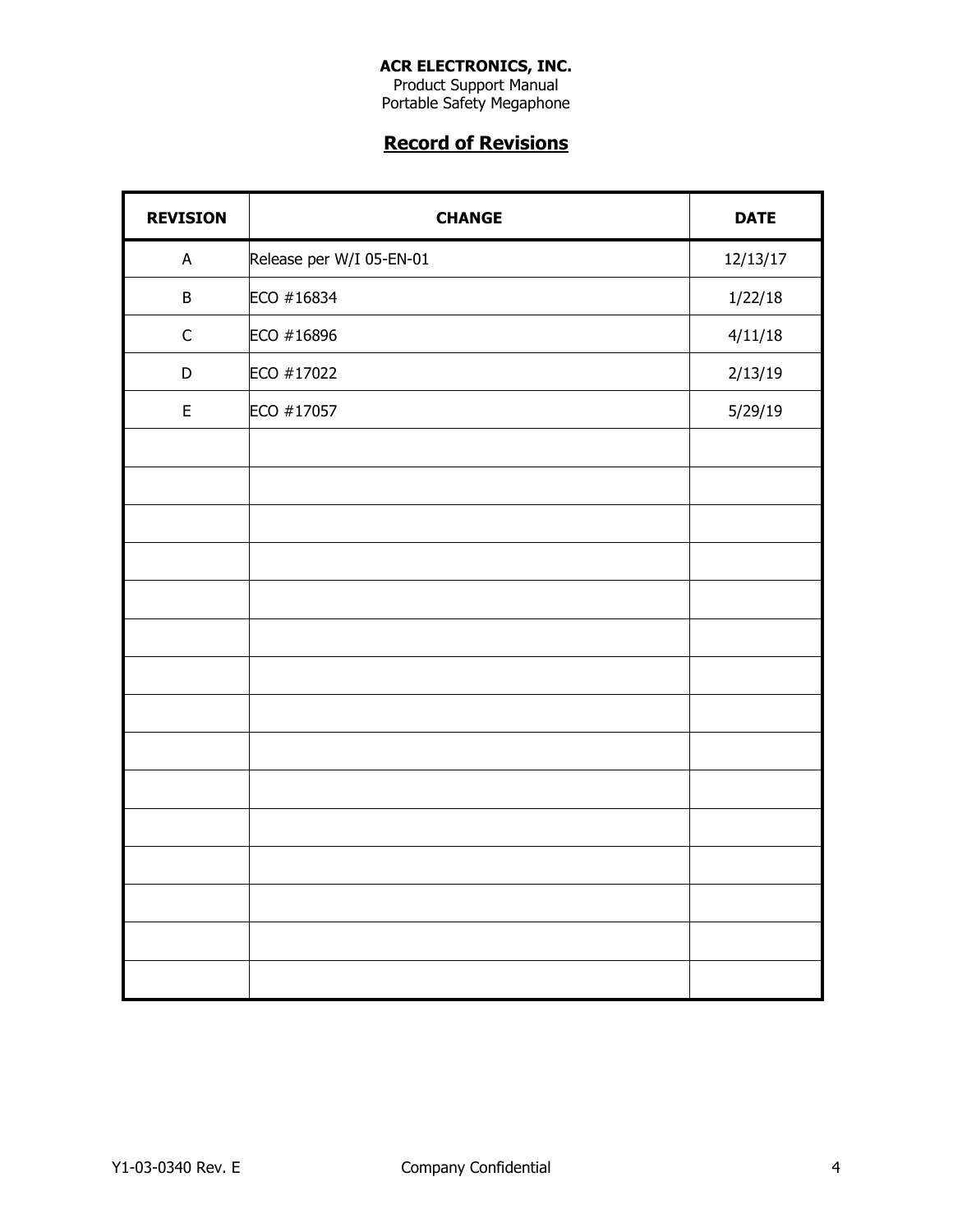# <span id="page-4-0"></span>**1. Description**

The ACR/EM-1A, ACR/EM-2BA and ACR/EM-1D are battery operated solid state megaphones specifically developed for use in enclosed areas such as in the interior of an aircraft or ship cabin. Each has been designed to minimize regenerative acoustic feedback that results in whistling and other oscillations of this nature. It has a 90° sound projection angle to direct the sound to persons in its immediate vicinity, as well as in the rear sections of any aircraft. The amplifier frequency band-pass has been selected to produce a crisp, clear reproduction of voice signals. The operating power level is also sufficient to provide adequate sound under high ambient noise level conditions without being over-powering. Specific attention has been given to the physical size so that it can be used effectively in a crowded environment.

The integrated circuit amplifier only uses a small current when turned "ON". This extends the life of the batteries so that several hours of operation may be expected when used normally in an intermittent manner. A simplified block diagram of the megaphone is shown in Figure 1.

### <span id="page-4-1"></span>**1.1 Options Matrix**

| Purchase<br>Part<br><b>Number</b> | Main<br>Assembly<br>Part<br>Number | Model<br><b>Number</b> | Lanyard    | Volume<br>Control | Alarm<br>Activator |            | <b>Battery Monitor</b> |
|-----------------------------------|------------------------------------|------------------------|------------|-------------------|--------------------|------------|------------------------|
|                                   |                                    |                        |            |                   |                    | Visual     | Audible                |
| 2204                              | A3-06-1402                         | ACR/EM-1A              | <b>Yes</b> | Yes               | <b>Yes</b>         | Yes        | No.                    |
| 2204 B                            | A3-06-1402                         | ACR/EM-1A              | Yes        | Yes               | Yes                | <b>Yes</b> | No.                    |
| 2206                              | A3-06-1405                         | ACR/EM-2BA             | No         | No                | No.                | <b>Yes</b> | No.                    |
| 2206 B                            | A3-06-1405                         | ACR/EM-2BA             | No         | No                | No.                | <b>Yes</b> | No.                    |
| 2208                              | A3-06-1402-                        | ACR/EM-1D              | No         | Yes               | No.                | <b>Yes</b> | Yes                    |
|                                   | 1                                  |                        |            |                   |                    |            |                        |
| 2208 B                            | A3-06-1402-                        | ACR/EM-1D              | No         | Yes               | No.                | Yes        | Yes                    |
|                                   |                                    |                        |            |                   |                    |            |                        |

This table shows the various options between the portable safety megaphones.

# <span id="page-4-2"></span>**2. Operation**

A siren, incorporated into the megaphone, is automatically activated by unplugging the alarm plug pin. (ACR/EM-1A only)

NOTE: A long lanyard with an alarm plug pin is supplied with the megaphones for use as an anti-theft alarm (optional).

Squeezing the handle stops the siren, and the megaphone is ready for use. Re-insert the alarm pin so that the alarm will not be reactivated when the handle is released.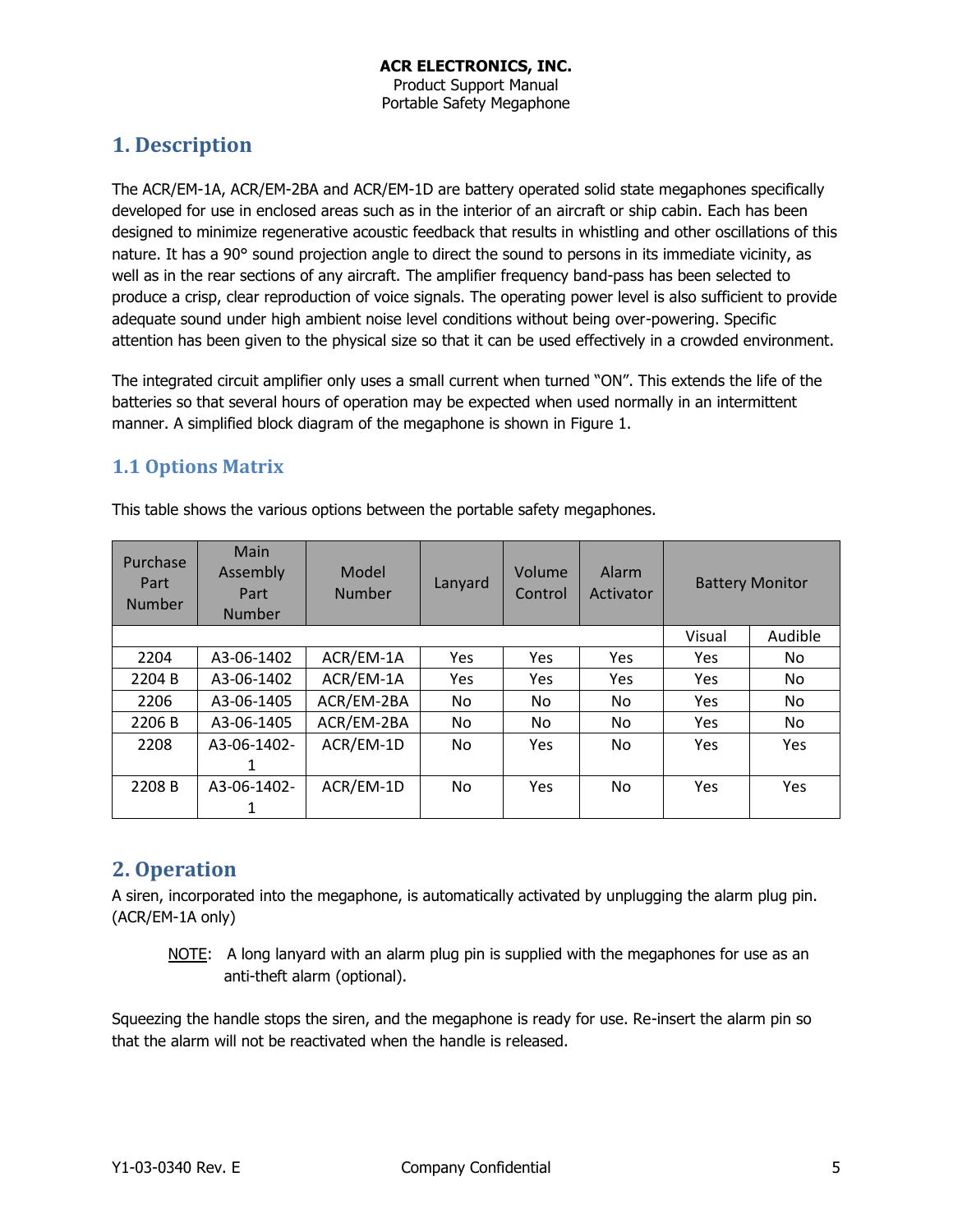Product Support Manual Portable Safety Megaphone

Hold the megaphone in one hand. Place your mouth almost in contact with the microphone mouthpiece at the rear of the assembly. Squeeze the handle, which will flex slightly, turning the megaphone "ON" and speak slowly with loud, crisp, clear tones.

Adjust the volume control knob to a suitable sound level. The volume control may be adjusted with the thumb of the same hand holding the megaphone.

When not in use, carry the megaphone by the neck strap, attached to the top of the unit.

#### <span id="page-5-0"></span>**2.1 Battery Monitor**

Two types of battery monitors are available on the ACR/EM series megaphones.

**Visual** – when the megaphone is activated by squeezing the handle, note if the green LED (located near the volume cap) is flashing. If the green LED is out, replace batteries.

**Audible** – when the megaphone is activated by squeezing the handle, a chirp heard in the speaker means the remaining battery capacity is greater than 50% of initial capacity. If the beep is not present, replace the battery. (ACR/EM-1D only)



Block diagram ACR/EM-1A, ACR/EM-2BA and ACR/EM-1D Portable Safety Megaphone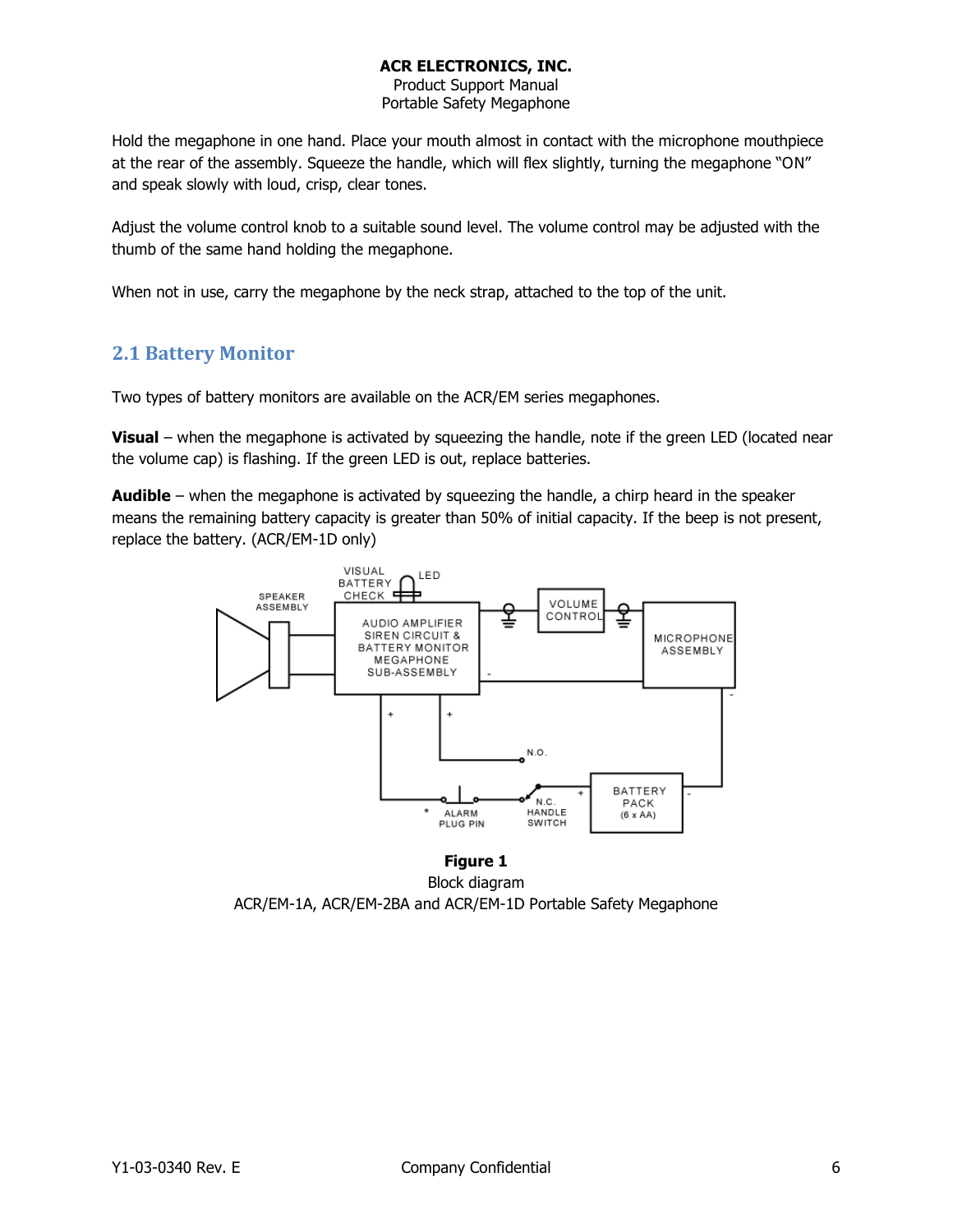### <span id="page-6-0"></span>**3. Maintenance**

#### <span id="page-6-1"></span>**3.1 Cleaning**

External surfaces of the megaphone may be cleaned with a soft cloth, dampened in a solution of mild detergent. Do not immerse in water or use strong solvents. Clean electrical contacts with a cloth dampened with isopropyl (rubbing) alcohol.

#### <span id="page-6-2"></span>**3.2 Battery Replacement**

The power supply used in the megaphone consists of six standard 1½ volt "AA" size batteries. In order to maintain continued airworthiness, ANSI C18.1M, Part 2-2017 compliant cells must be utilized for all field replacements of the batteries. Please consult with the manufacturer of the proposed replacement cells to insure compliance. Current drain is minimal (12 mA) with the megaphone "ON", and increases when the user speaks into the microphone.

Battery replacement is accomplished by removing three set screws while holding the microphone and mouthpiece assembly in place. The six cells, contained in three tubes with two cells per tube, are immediately accessible and will drop out when the megaphone is tilted. New batteries may be dropped into the tubes, observing polarity marking adjacent to each tube.

Replace microphone and mouthpiece assembly. Align keyway and secure with the three set screws.

CAUTION: Carefully observe polarity of cells before replacement.

# <span id="page-6-3"></span>**4. Testing, Troubleshooting and Repair**

#### <span id="page-6-4"></span>**4.1 Testing**

- NOTE: The megaphone consists of three major assemblies; the microphone and mouthpiece assembly, the megaphone sub-assembly, and the horn and speaker assembly. To locate a defect, follow the procedure outlines below:
- 1. Squeeze the handle. If a clicking sound is heard, the speaker is operating.
- 2. Remove the pin that activates the siren. If the alarm is of normal amplitude and sound character, the amplifier and siren circuitry are functioning properly. If the amplification is low, check the batteries and then the amplifier. If the sound character is abnormal, check the batteries and then the siren circuitry. (ACR/EM-1A only)
- 3. If no sound is heard, remove the microphone and mouthpiece assembly and the batteries. Check that both the microphone and battery contacts are clean. If not, clean with a mild, non-abrasive cleaner such as isopropyl (rubbing) alcohol.
- 4. Test amplifier and speaker assembly by replacing the microphone with a spare microphone assembly. If no sound can be produced after microphone replacement, it may be assumed that the amplifier or speaker assembly is defective.
- 5. To test the speaker, disassemble the speaker. Unplug the wires and apply 1½ volts intermittently across the speaker. If no clicks are heard, the speaker is defective.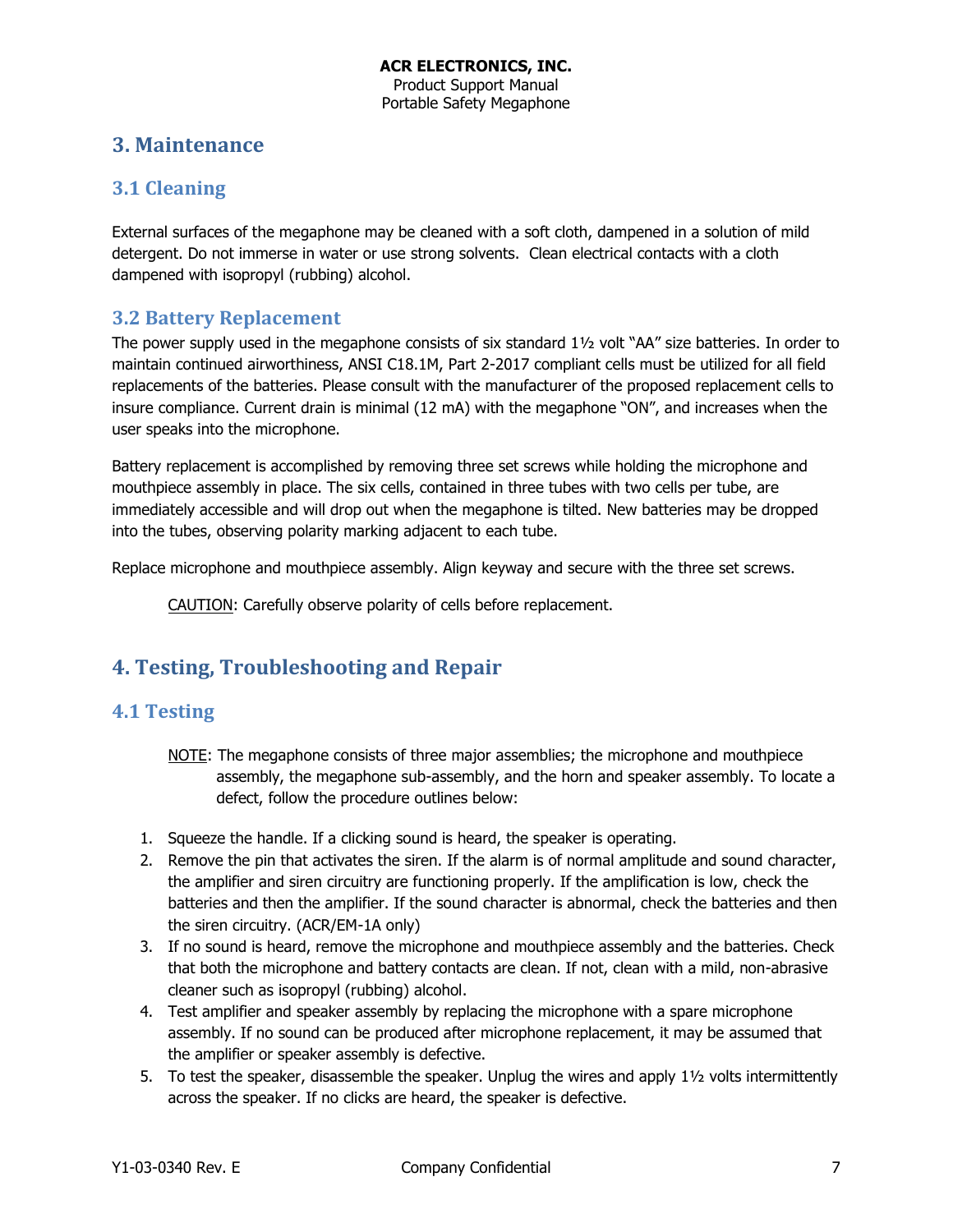Product Support Manual Portable Safety Megaphone

Possible faults and corrections are summarized below for ready reference.

| <b>TROUBLE</b>                                                    | <b>POSSIBLE CAUSE</b>                                                           | <b>CORRECTION</b>                                            |
|-------------------------------------------------------------------|---------------------------------------------------------------------------------|--------------------------------------------------------------|
| No sound from speaker when<br>handle is squeezed (Step 1).        | Exhausted batteries, defective<br>microphone, speaker or amplifier<br>assembly. | Replace defective component.                                 |
| No siren when alarm pin is<br>pulled (Step 2, ACR/EM-1A<br>only). | Exhausted batteries, defective<br>siren circuitry or defective<br>amplifier.    | Replace defective component.                                 |
| Sound is abnormally low or<br>distorted.                          | Exhausted batteries or wrong<br>polarity of battery series.                     | Check proper insertion of<br>batteries or replace batteries. |
| Speaker does not respond to<br>Step 5.                            | Defective speaker                                                               | Replace speaker                                              |

#### <span id="page-7-0"></span>**4.2 Repair**

The megaphone consists of three major sub-assemblies; the microphone and mouthpiece assembly, the megaphone sub-assembly, and the horn and speaker assembly. Repairs are restricted to the replacement of these defective sub-assemblies or the batteries and lanyard assemblies.

# <span id="page-7-1"></span>**5. Disassembly and Assembly**

#### <span id="page-7-2"></span>**5.1 Disassembly**

Megaphone should be disassembled for repair or replacement of components only.

- 1. Remove the microphone and mouthpiece assembly by removing the three set screws.
- 2. Remove battery cells from the three tubes by tilting megaphone to allow cells to drop out into the hand.
- 3. Unplug alarm plug pin from side of housing. (ACR/EM-1A only)
- 4. Remove volume control knob. (does not apply to ACR/EM-2BA)
- 5. Remove the three oval head screws at periphery of the speaker end of the housing.
- 6. Extract speaker and megaphone assembly by first turning horn clockwise 45°. Pull entire assembly gently until it stops. Turn horn counterclockwise 45° then pull the entire assembly out.
- 7. Separate speaker assembly and megaphone subassembly by first unplugging the speaker wires from the "out" header. Remove hex screw that holds the assemblies together.
- 8. FURTHER DISASSEMBLY IS NOT RECOMMENDED.

Inspect unit for any evidence of damaged parts, loose mountings or broken leads, and dirty electrical contacts.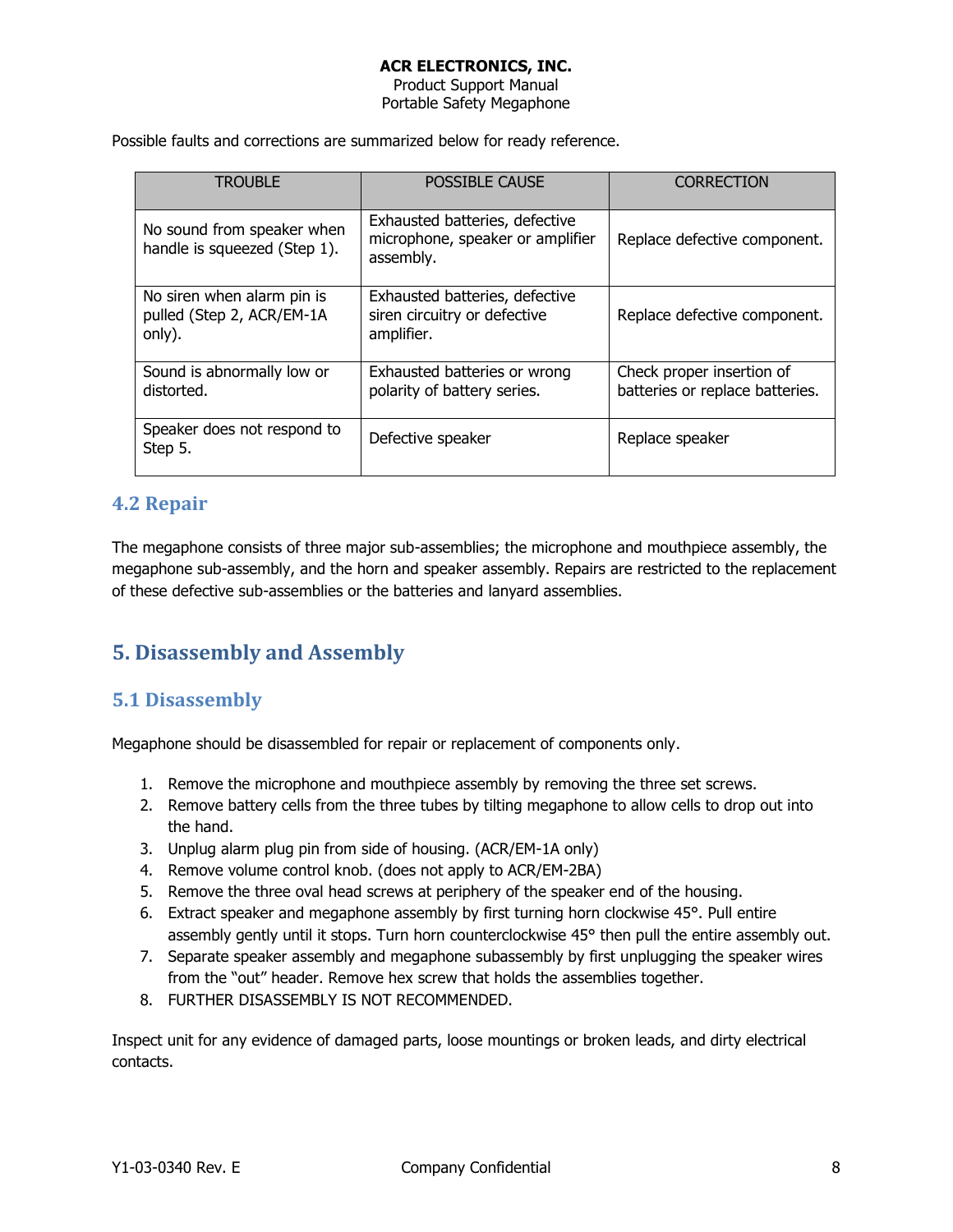Product Support Manual Portable Safety Megaphone

### <span id="page-8-0"></span>**5.2 Assembly**

- 1. Attach horn and speaker assembly to megaphone subassembly. Ensure alignment with location pins. Pass speaker wires through the provided slot.
- 2. Plug speaker connector into the "out" header on PCB.
- 3. Push entire assembly gently into the housing until it stops. Turn clockwise 45° and push all the way in. Turn counterclockwise 45° and align holes.
- 4. Secure with screws. Torque to 3 in/lb.
- 5. Replace volume control knob on volume control shaft. (does not apply to ACR/EM-2BA)
- 6. Plug the alarm plug attached to lanyard into jack in the side of the case near volume control. (ACR/EM-1A only)
- 7. Replace the six batteries in three tubes at microphone end of megaphone case.

CAUTION: Observe polarity of batteries during installation procedure (see instructions on battery tubes).

- 8. Replace microphone and mouthpiece assembly. Align keyway, and secure with the three setscrews.
- 9. Assembly is complete. Test unit in accordance with Section 4.1.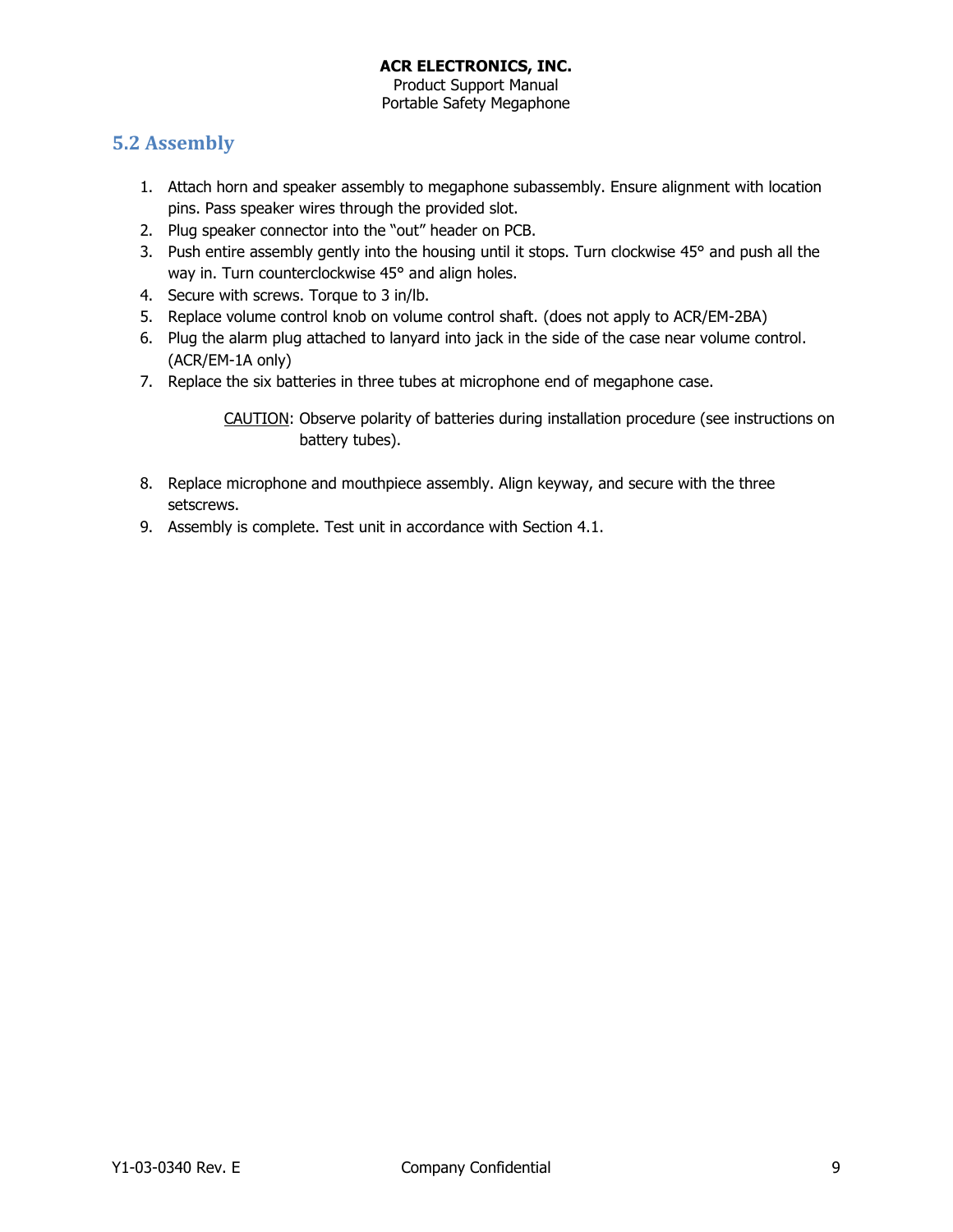#### **ACR ELECTRONICS, INC.** Product Support Manual Portable Safety Megaphone

# <span id="page-9-0"></span>**6. Technical Data**

#### **Table 1**

| <b>Dimensions</b>                   | 5.5" max diameter bell, 11.5" max long   |
|-------------------------------------|------------------------------------------|
| Weight                              | 2.3 lbs., including batteries            |
| <b>Materials</b>                    | Horn, handle - Anodized Aluminum         |
|                                     | Housing - Aluminum                       |
|                                     | Attachment - Neck strap at top of unit   |
| Gain Control                        | Thumb operated                           |
| Amplifier                           | Integrated circuit, 2 watts power output |
| Speaker                             | Re-entrant horn and driver type          |
|                                     | Input power five watts                   |
|                                     | 90° dispersion angle                     |
| Microphone                          | <b>High Sensitivity</b>                  |
| <b>Batteries</b>                    | Six standard 11/2 volt "AA" cells        |
| Power Drain                         | 12 milliamps static current              |
|                                     | 550 milliamps maximum current            |
| <b>Frequency Response</b>           | 500 to 3500 Hz                           |
| Anti-Removal Alarm (ACR/EM-1A only) | Warbling tone 500-1200 Hz                |
|                                     | Plug pin, retained by nylon cord         |
| <b>Battery Test Circuits</b>        | Visual Flashing Green LED                |
|                                     | Acoustical Beep (ACR/EM-1D only)         |
| FAA PMA Approved                    | Part numbers 2204, 2206 and 2208 only    |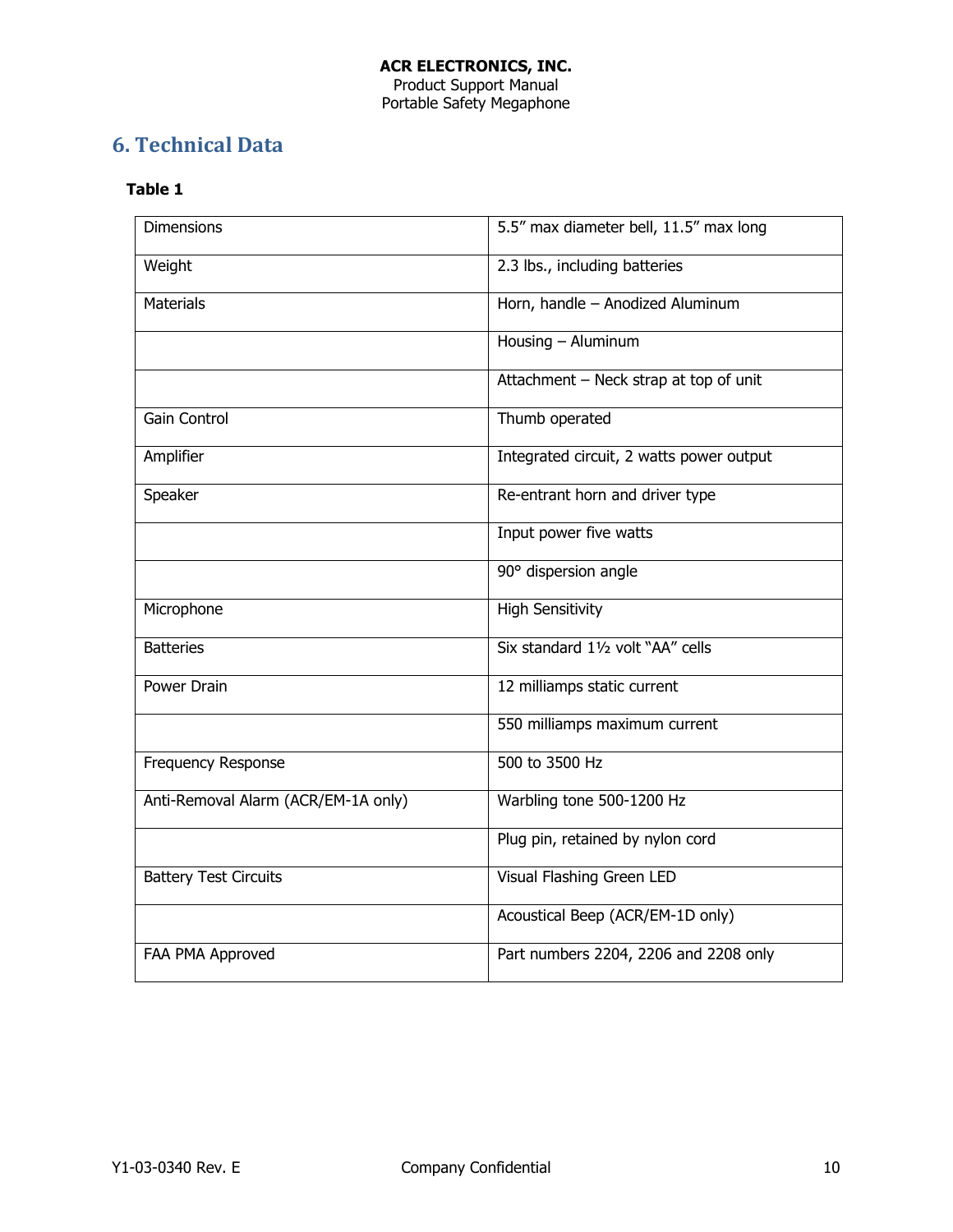Portable Safety Megaphone

<span id="page-10-0"></span>

**Figure 2** ACR/EM-1A, ACR/EM-1D Portable Safety Megaphone Illustrated Parts List

Replaceable parts are illustrated in Figure 2 and listed in Table 2. Part numbers shown in the "Part Number" column may be ordered from ACR unless another manufacturer's name is given in parentheses in the "Description" column. In this case, replacement parts can be obtained directly from the original manufacturer. Standard parts (MS-, AN-, etc.) and commercially available hardware "Commercial" should be obtained from commercial sources.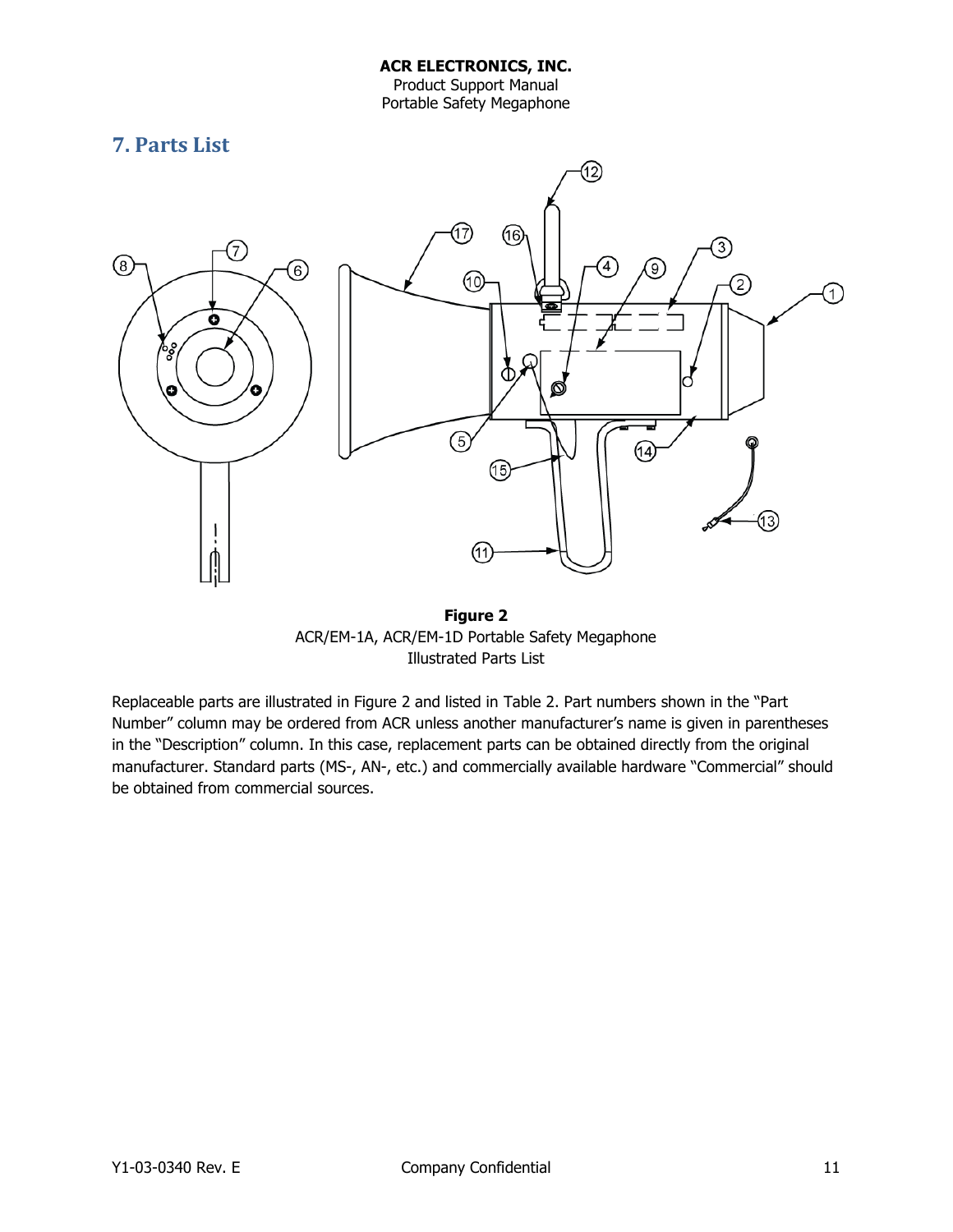Product Support Manual Portable Safety Megaphone

#### **Table 2**

| Item           | Quantity       | Nomenclature                          | Order Spare Parts         |                              |                          |                               |                      |
|----------------|----------------|---------------------------------------|---------------------------|------------------------------|--------------------------|-------------------------------|----------------------|
|                |                |                                       | ACR/EM-1A<br>S/N < 9000   | ACR/EM-1A<br>$S/N \ge 9000*$ | ACR/EM-2BA<br>S/N < 2000 | ACR/EM-2BA<br>$S/N \ge 2000*$ | ACR/EM-1D<br>ALL S/N |
| $\mathbf{1}$   | $\mathbf{1}$   | Microphone and Mouthpiece<br>Assembly | 9211                      | 9211                         | 9211                     | 9211                          | 9211                 |
| $\overline{2}$ | $\mathbf{1}$   | Socket Setscrew Kit                   | 9416                      | 9416                         | 9416                     | 9416                          | 9416                 |
| $\overline{3}$ | $6\,$          | Battery AA Alkaline                   | Commercial                | Commercial                   | Commercial               | Commercial                    | Commercial           |
| 4              | $\mathbf{1}$   | Knob, control                         | 9022                      | 9022.1                       | N/A                      | N/A                           | 9022.1               |
| 5              | $\mathbf{1}$   | Plug pin, Alarm                       | Included in 9161 and 9164 |                              | N/A                      | N/A                           | N/A                  |
| 6              | $\mathbf{1}$   | Speaker Assembly                      | 9417<br>(upgrade kit)     | 9418                         | 9419<br>(upgrade kit)    | 9418                          | 9418                 |
| $\overline{7}$ | سا             | Screw, Self-tap $($ #4 x $3/4)$       | Commercial                | N/A                          | Commercial               | N/A                           | N/A                  |
| 8              | $\overline{2}$ | Wire leads speaker (#26AWG)           | Commercial                | N/A                          | Commercial               | N/A                           | N/A                  |
| 9              | $\mathbf{1}$   | Megaphone Subassembly                 | 9417<br>(upgrade kit)     | 9420                         | 9419<br>(upgrade kit)    | 9421                          | 9422                 |
| 10             | $\mathbf{3}$   | Screw Machine $(*4-40 \times 3/8)$    | Commercial                | Commercial                   | Commercial               | Commercial                    | Commercial           |
| 11             | $\mathbf{1}$   | Handle Kit                            | 9423                      | 9423                         | 9423                     | 9423                          | 9423                 |
| 12/16          | $\mathbf{1}$   | Strap Assembly Kit                    | 9233                      | 9233                         | 9233                     | 9233                          | 9233                 |
| 13             | $\mathbf{1}$   | Lanyard Assembly, Anti-theft          | 9164                      | 9164                         | N/A                      | N/A                           | N/A                  |
| 14             | $\mathbf{1}$   | Housing Megaphone                     | 9483                      | 9483                         | 9495                     | 9495                          | 9496                 |
| 15             | $\mathbf{1}$   | Lanyard Assembly, Siren               | 9161                      | 9161                         | N/A                      | N/A                           | N/A                  |
| 17             | $\mathbf{1}$   | Horn, Megaphone                       | 9484                      | 9484                         | 9484                     | 9484                          | 9484                 |

 $*S/N \ge 2000$  and S/N  $\ge 9000$  are date coded 4/99 +